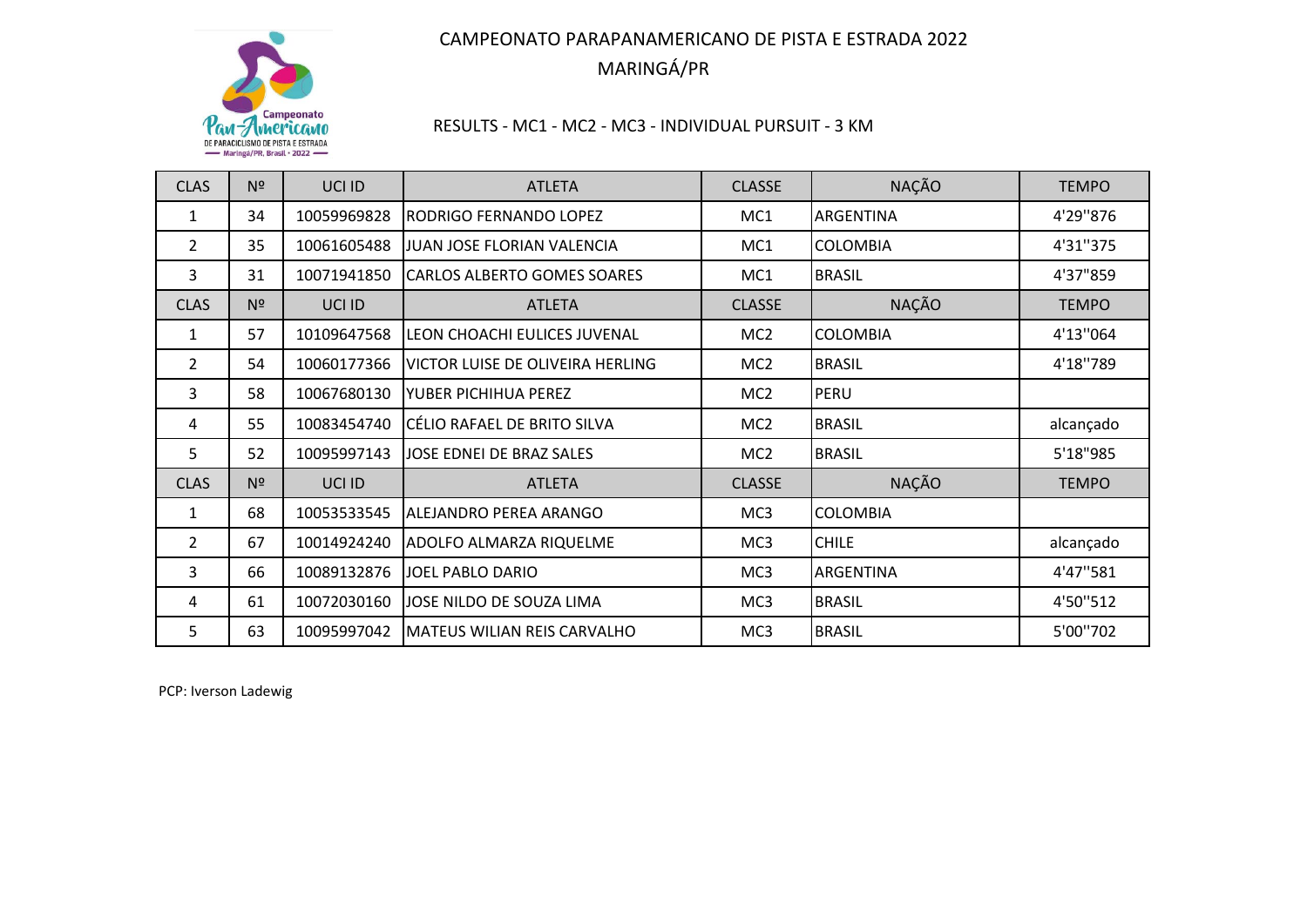

## RESULTS ‐ MC ‐ MC5 ‐ INDIVIDUAL PURSUIT ‐ 4 KM

| <b>CLAS</b> | N <sup>2</sup> | UCI ID      | <b>ATLETA</b>                           | <b>CLASSE</b> | <b>NAÇÃO</b>                | <b>TEMPO</b> |
|-------------|----------------|-------------|-----------------------------------------|---------------|-----------------------------|--------------|
| 1           | 79             | 10002421546 | <b>ANDRE LUIZ GRIZANTE</b>              | MC4           | <b>BRASIL</b>               | 5'26"102     |
| 2           | 83             | 10009557312 | JOSEPH ROBINSON JARAMILLO GALVEZ        | MC4           | <b>COLOMBIA</b>             | 5'27"467     |
| 3           | 82             | 10122559379 | <b>ELIELSON RODRIGUES</b>               | MC4           | <b>BRASIL</b>               |              |
| 4           | 84             | 10127874575 | PABLO JOSE ROSSO VIGLIONE               | MC4           | <b>URUGUAY</b>              | alcançado    |
| <b>CLAS</b> | Nº             | UCI ID      | <b>ATLETA</b>                           | <b>CLASSE</b> | <b>NAÇÃO</b>                | <b>TEMPO</b> |
| 1           | 101            | 10007949435 | LAURO CESAR MOURO CHAMAN                | MC5           | <b>BRASIL</b>               |              |
| 2           | 111            | 10003074476 | <b>SOELITO GOHR</b>                     | MC5           | <b>BRASIL</b>               | alcançado    |
| 3           | 109            | 10072044207 | <b>GILBERTO DE SOUSA SILVA</b>          | MC5           | <b>BRASIL</b>               | 5'27"897     |
| 4           | 105            | 10072043702 | JOHNATAN MINEIRO SANTOS                 | MC5           | <b>BRASIL</b>               | 5'28"987     |
| 5           | 121            | 10084703111 | RODNY MINIER CASTILLO                   | MC5           | REPUBLICA DOMINICANA        | 5'27"054     |
| 6           | 113            | 10005295776 | JOSE FRANK RODRIGUEZ HERNANDEZ          | MC5           | <b>REPUBLICA DOMINICANA</b> | 5'33"366     |
| 7           | 122            | 10127754943 | <b>GLEIBER GERALDO MURCE REZENDE JR</b> | MC5           | <b>BRASIL</b>               | 5'53"311     |
| 8           | 119            | 10008888113 | <b>MARLOE RODMAN</b>                    | MC5           | <b>JAMAICA</b>              | 5'56"866     |
| 9           | 115            | 10072034608 | <b>RODRIGO VICENTE MADURO</b>           | MC5           | <b>BRASIL</b>               | 6'20"249     |
| 10          | 117            | 10114377835 | ALEJANDRO ANDRES PEREYRA NAVAS          | MC5           | ARGENTINA                   | 6'22"057     |
| 11          | 116            | 10114489888 | DANIEL SEBASTIÁN LUCERO OLIVARES        | MC5           | <b>ARGENTINA</b>            | 6'39"190     |
| 12          | 104            | 10072041577 | <b>GILSON PEREIRA DA SILVA</b>          | MC5           | <b>BRASIL</b>               | <b>DNF</b>   |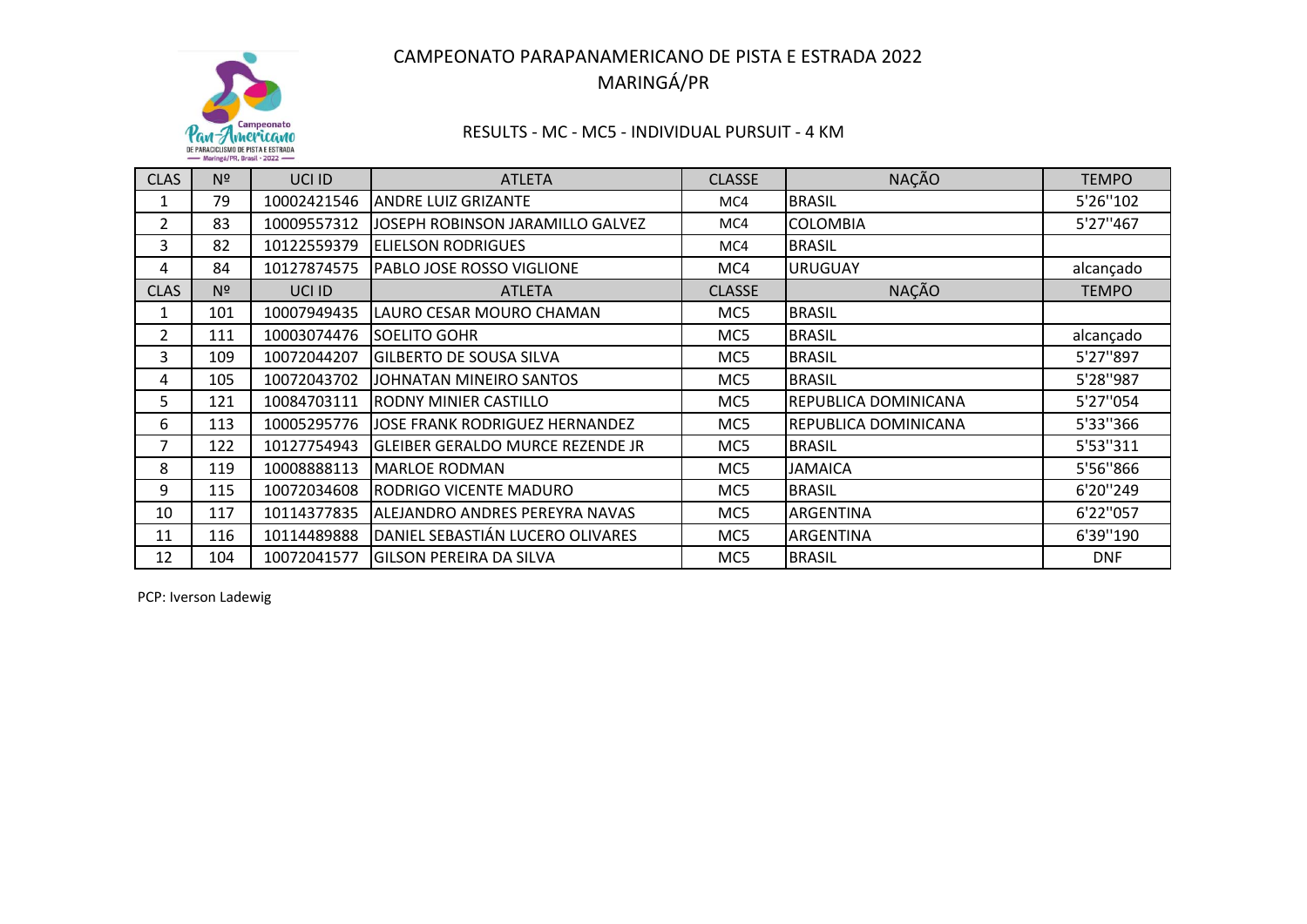

### RESULTS FINALS ‐ TANDEM WB ‐ INDIVIDUAL PURSUIT ‐ 3 KM

| CLAS. | N <sup>2</sup> | UCI ID      | <b>ATLETA</b>                            | <b>CLASSE</b> | <b>NAÇÃO</b>     | <b>TEMPO</b> |
|-------|----------------|-------------|------------------------------------------|---------------|------------------|--------------|
|       | 29             | 10095476382 | MARÍA JOSÉ QUIROGA CHICAHUALA            | TANDEM WB     | <b>ARGENTINA</b> |              |
|       |                | 10010115666 | MICAELA BELÉN BARROSO                    | PILOT         |                  |              |
|       | 27             | 10083455245 | GILCE CRISTINA DUARTE DE OLIVEIRA CÔRTES | TANDEM WB     | BRASIL           | alcançada    |
|       |                | 10010856708 | <b>TALITA DA LUZ DE OLIVEIRA</b>         | PILOT         |                  |              |
|       | 25             | 10010024326 | MARCIA RIBEIRO GONÇALVES FANHANI         | TANDEM WB     | BRASIL           |              |
|       |                | 10007268516 | <b>MARIA TEREZA MÜLLER</b>               | PILOT         |                  |              |
|       | 30             | 10060700257 | <b>IMARIA FLORENCIA SANCHEZ</b>          | TANDEM WB     | <b>ARGENTINA</b> | alcançada    |
|       |                | 10054318364 | <b>LUDMILA AYELEN POSSE</b>              | PILOT         |                  |              |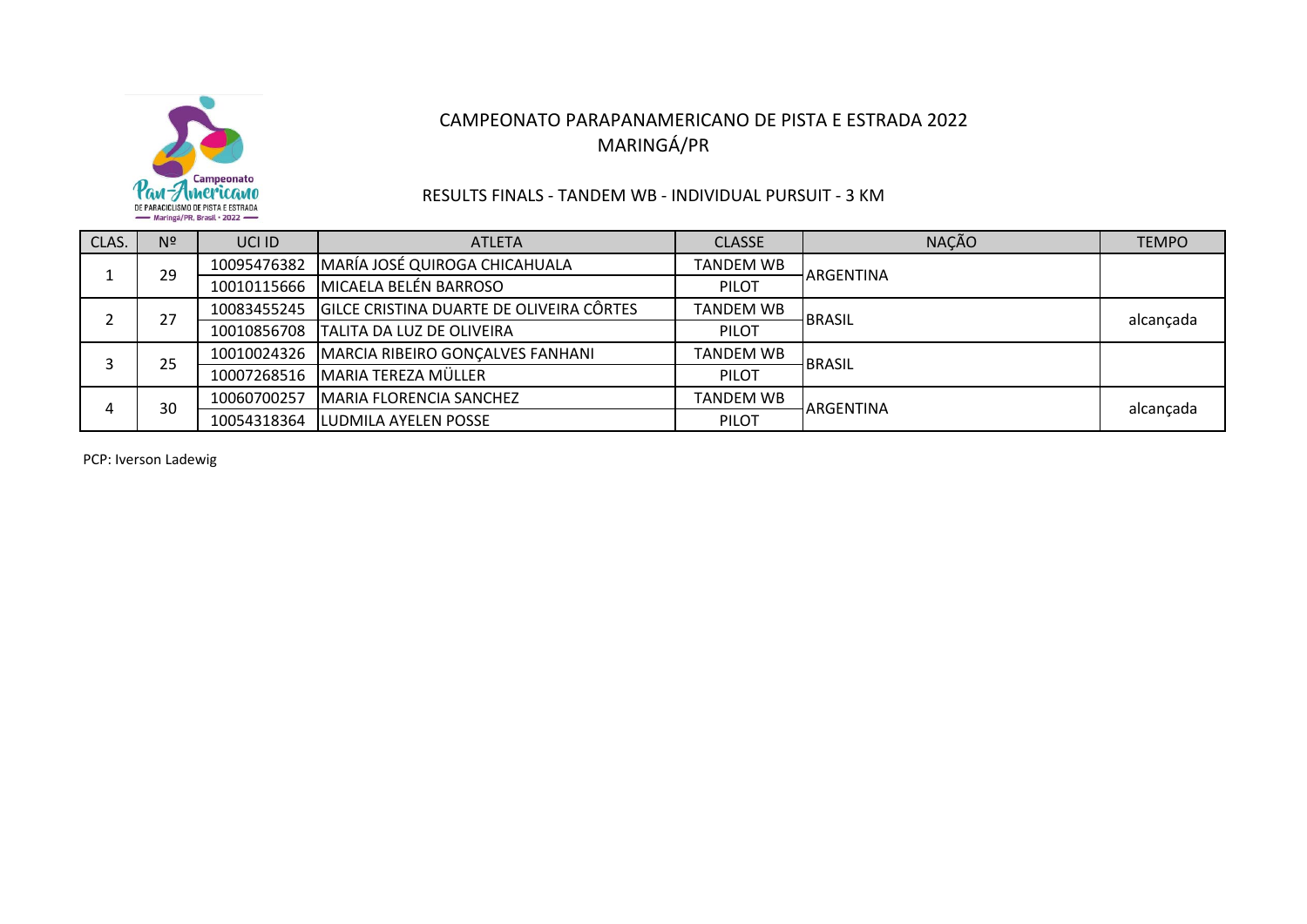

## START LIST ‐ WC1 A WC5 ‐ INDIVIDUAL PURSUIT ‐ 3 KM

| <b>CLAS</b>    | Nº             | UCI ID      | <b>ATLETA</b>                       | <b>CLASSE</b>   | <b>NAÇÃO</b>     | <b>TEMPO</b> |
|----------------|----------------|-------------|-------------------------------------|-----------------|------------------|--------------|
| 1              | 3              | 10010034228 | DANIELA CAROLINA MUNEVAR FLOREZ     | WC <sub>2</sub> | <b>COLOMBIA</b>  |              |
| 2              | 2              | 10072046025 | VICTORIA MARIA DE CAMARGO E BARBOSA | WC <sub>2</sub> | <b>BRASIL</b>    | alcançada    |
| 3              | 1              | 10127012178 | MIKAELI DE ARAÚJO LIMA              | WC <sub>2</sub> | <b>BRASIL</b>    | 5'53"402     |
| <b>CLAS</b>    | N <sup>2</sup> | UCI ID      | <b>ATLETA</b>                       | <b>CLASSE</b>   | <b>NAÇÃO</b>     | <b>TEMPO</b> |
| 1              | 7              | 10086436680 | CHRISTIANE DA SILVA PRADO           | WC3             | <b>BRASIL</b>    | 7'06"535     |
| <b>CLAS</b>    | N <sup>2</sup> | UCI ID      | <b>ATLETA</b>                       | <b>CLASSE</b>   | <b>NAÇÃO</b>     | <b>TEMPO</b> |
| 1              | 11             | 10126762917 | AMANDA ANTUNES DE PAIVA             | WC4             | <b>BRASIL</b>    |              |
| $\overline{2}$ | 13             | 10126675314 | ANDREA DE LOS ÁNGELES LARA          | WC4             | <b>ARGENTINA</b> | alcançada    |
| <b>CLAS</b>    | N <sup>2</sup> | UCI ID      | <b>ATLETA</b>                       | <b>CLASSE</b>   | <b>NAÇÃO</b>     | <b>TEMPO</b> |
| 1              | 23             | 10008842946 | MARIELA ANALÍA DELGADO              | WC5             | ARGENTINA        | 4'07''793    |
| $\overline{2}$ | 24             | 10059070657 | PAULA ANDREA OSSA VELOZA            | WC5             | <b>COLOMBIA</b>  | 4'09''710    |
| 3              | 22             | 10072046429 | ANA RAQUEL MONTENEGRO BATISTA LINS  | WC5             | <b>BRASIL</b>    | 4'59"185     |
| 4              | 19             | 10072047843 | TELMA APARECIDA ALVES BUENO         | WC5             | <b>BRASIL</b>    | 5'03"993     |
| 5              | 17             | 10127753933 | ICAROLINA LEITE BARASNEVICIUS       | WC5             | <b>BRASIL</b>    | 5'29"541     |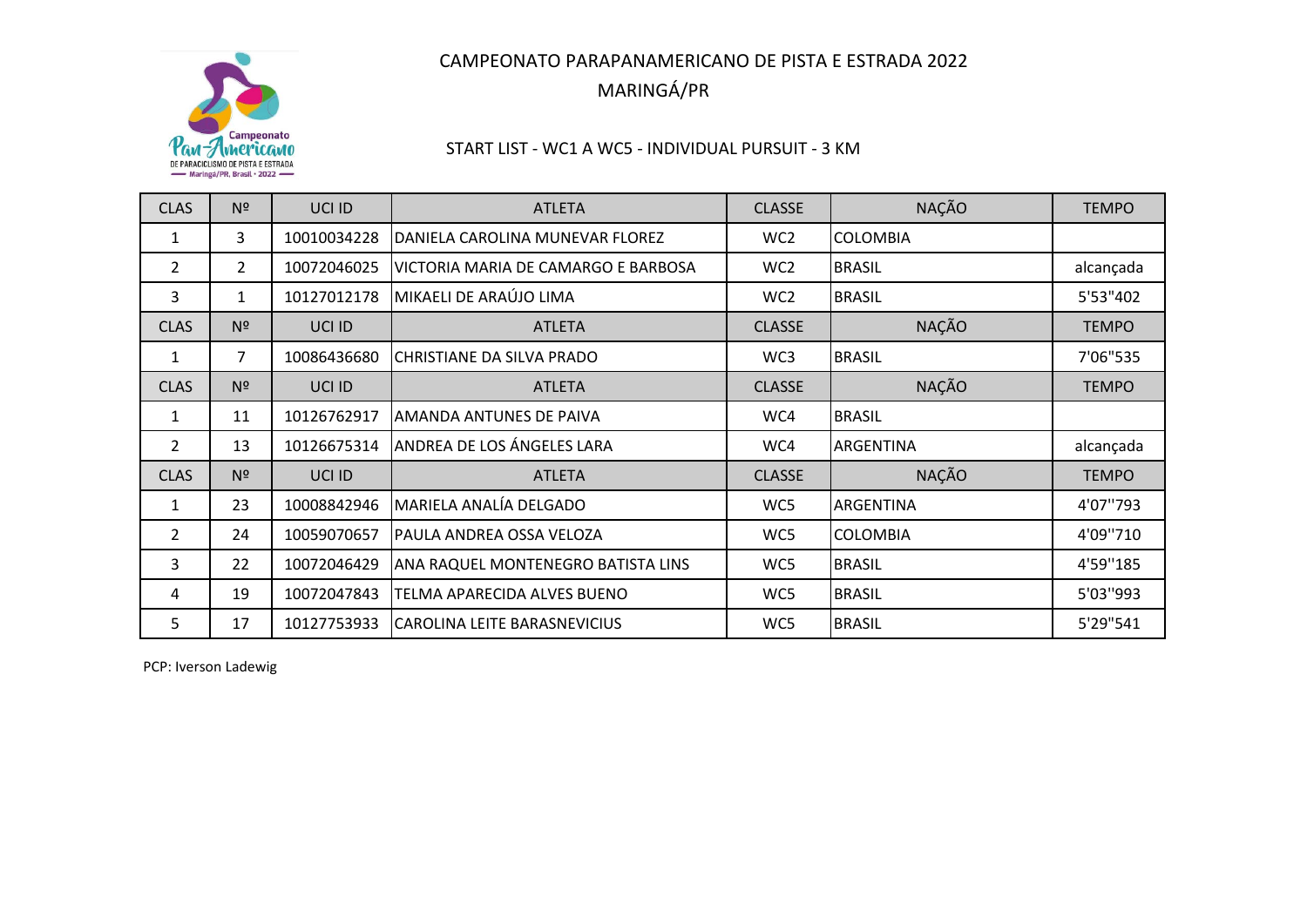

### RESULTS FINALS ‐ TANDEM MB ‐ INDIVIDUAL PURSUIT ‐ 4 KM

| CLAS. | $m_{\text{max}}$ and $m_{\text{max}}$ and $m_{\text{max}}$ and $m_{\text{max}}$ and $m_{\text{max}}$<br>N <sup>2</sup> | UCI ID      | <b>ATLETA</b>                           | <b>CLASSE</b>    | <b>NAÇÃO</b>     | <b>TEMPO</b> |
|-------|------------------------------------------------------------------------------------------------------------------------|-------------|-----------------------------------------|------------------|------------------|--------------|
|       | 137                                                                                                                    | 10008497079 | <b>INELSON JAVIER SERNA MORENO</b>      | <b>TANDEM MB</b> | <b>COLOMBIA</b>  |              |
|       |                                                                                                                        | 10003035474 | JAIME ALBERTO CASTAÑEDA ORTEGA          | <b>PILOT</b>     |                  |              |
|       | 134                                                                                                                    | 10010123649 | GÓMEZ MAXIMILIANO RAMÓN                 | <b>TANDEM MB</b> | <b>ARGENTINA</b> | alcançada    |
|       |                                                                                                                        | 10008655313 | <b>SEBASTIAN TOLOSA</b>                 | <b>PILOT</b>     |                  |              |
|       | 136                                                                                                                    | 10126675516 | MAXIMILIANO NICOLÁS PÉREZ GARCÍA        | TANDEM MB        | <b>ARGENTINA</b> | 5'00"982     |
|       |                                                                                                                        | 10096163356 | NÉSTOR WILLIAM QUINTERO                 | PILOT            |                  |              |
|       | 130                                                                                                                    | 10071936493 | MARCELO LEMOS ANDRADE                   | TANDEM MB        | <b>BRASIL</b>    | 5'04"186     |
| 4     |                                                                                                                        | 10085073327 | <b>PEDRO MIGUEL FREITAS DE OLIVEIRA</b> | <b>PILOT</b>     |                  |              |
|       | 135                                                                                                                    | 10008449993 | <b>FERNANDO MARTIN RICATTI</b>          | <b>TANDEM MB</b> | ARGENTINA        | 5'52"323     |
|       |                                                                                                                        | 10008655616 | <b>IMARTIN JUAN FERRARI</b>             | <b>PILOT</b>     |                  |              |